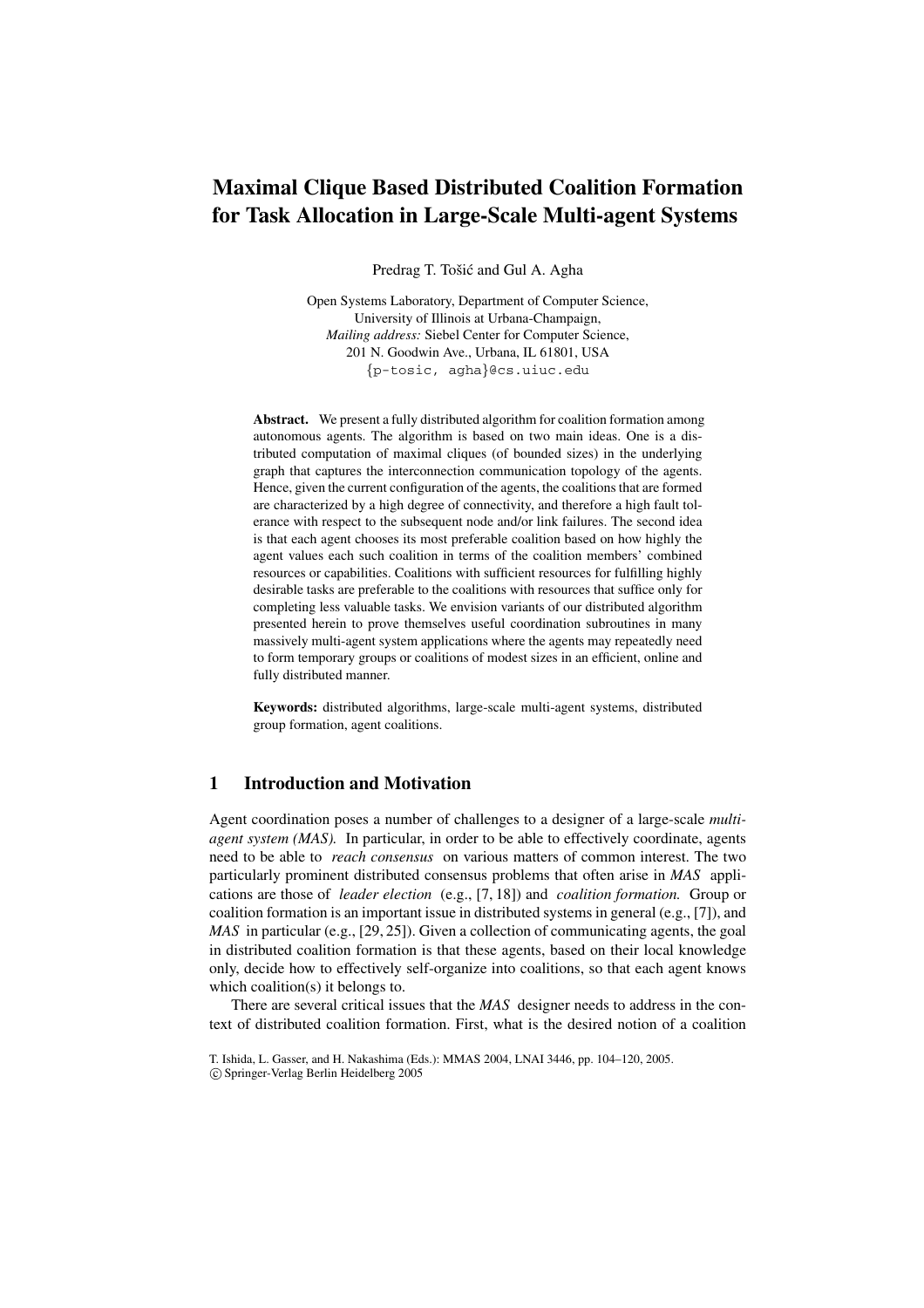in a given setting? Second, a distributed coalition formation mechanism - that is, a distributed algorithm that enables the agents to effectively form coalitions - needs to be provided. Third, coalitions and each agent's knowledge about its coalition membership need to be maintained and, when needed, appropriately updated. Fourth, are the coalitions to be allowed to overlap, so that an agent may simultaneously belong to two or more coalitions? These and other challenges related to autonomous agents forming coalitions have been extensively studied in the literature on multi-agent systems, e.g., [\[8,](#page-15-1) [10,](#page-15-2) [11,](#page-15-3) [14,](#page-15-4) [15,](#page-15-5) [29\]](#page-16-1). They have also arisen in our own recent work on parametric models and a scalable simulation of the large scale  $(10^3 - 10^4$  agents) ensembles of autonomous unmanned vehicles on a multi-task mission [\[5,](#page-15-6) [6,](#page-15-7) [19,](#page-16-4) [20\]](#page-16-5).

Herein, we restrict our attention to the second issue above. We propose a particular mechanism (distributed algorithm) for an effective coalition formation that ensembles of autonomous agents can use as one of their basic coordination subroutines. A need for a dynamic, fully distributed, efficient and online coalition formation may arise due to a number of different factors, such as geographical dispersion of the agents, heterogeneity of tasks and their resource requirements, heterogeneity of agents' capabilities, and so on [\[20\]](#page-16-5). While for the small- and medium-scale systems of, e.g., robots or unmanned vehicles, a fully or partially centralized approach to coalition formation and maintenance may be feasible, the large scale systems (with the number of agents of orders of magnitude  $10^3 - 10^4$  or higher) appear to necessitate a genuinely distributed approach.

The proposed algorithm is a graph algorithm. The underlying undirected graph captures the communication network topology among the agents. Each agent is a node in the graph. As for the edges, the necessary requirement for an edge between two nodes to exist is that the two nodes be able to directly communicate with one another. That is, an unordered pair of nodes {*A, B*} is an edge of the underlying graph if and only if *A* can communicate messages to *B*, or *B* can communicate messages to *A*, or both.

The basic idea is to efficiently and in a fully decentralized manner partition this graph into (preferably, *maximal*) *cliques* of nodes. These coalitions are then maintained until they are no longer useful or meaningful. For instance, the coalitions should be transformed, or else simply dissolved, when the interconnection topology considerably changes, either due to the agents' mobility, or because many old links have died out and perhaps many new, different links have formed, and the like. Another possible reason to abandon the existing coalition structure is when the agents determine that the coalitions have accomplished the set of tasks that these coalitions were formed to address. Thus, in an actual *MAS* application, the proposed coalition formation algorithm may need to be invoked a number of times as a coordination subroutine.

The rest of the paper is organized as follows. The preliminaries are covered in Section [2.](#page-2-0) We include in this section some examples of large-scale multi-agent systems that are characterized by the *sparse communication network topologies,* as well as a brief overview of the most relevant related work. In Section [3,](#page-4-0) we succinctly state the problem addressed, the approach taken, and the critical assumptions that need to hold in order for our approach to be applicable. Section [4](#page-5-0) is the central part of the paper: we first outline our *Maximal Clique-based Distributed Coalition Formation (MCDCF)* algorithm, and then provide a simple yet illustrative toy-size example of how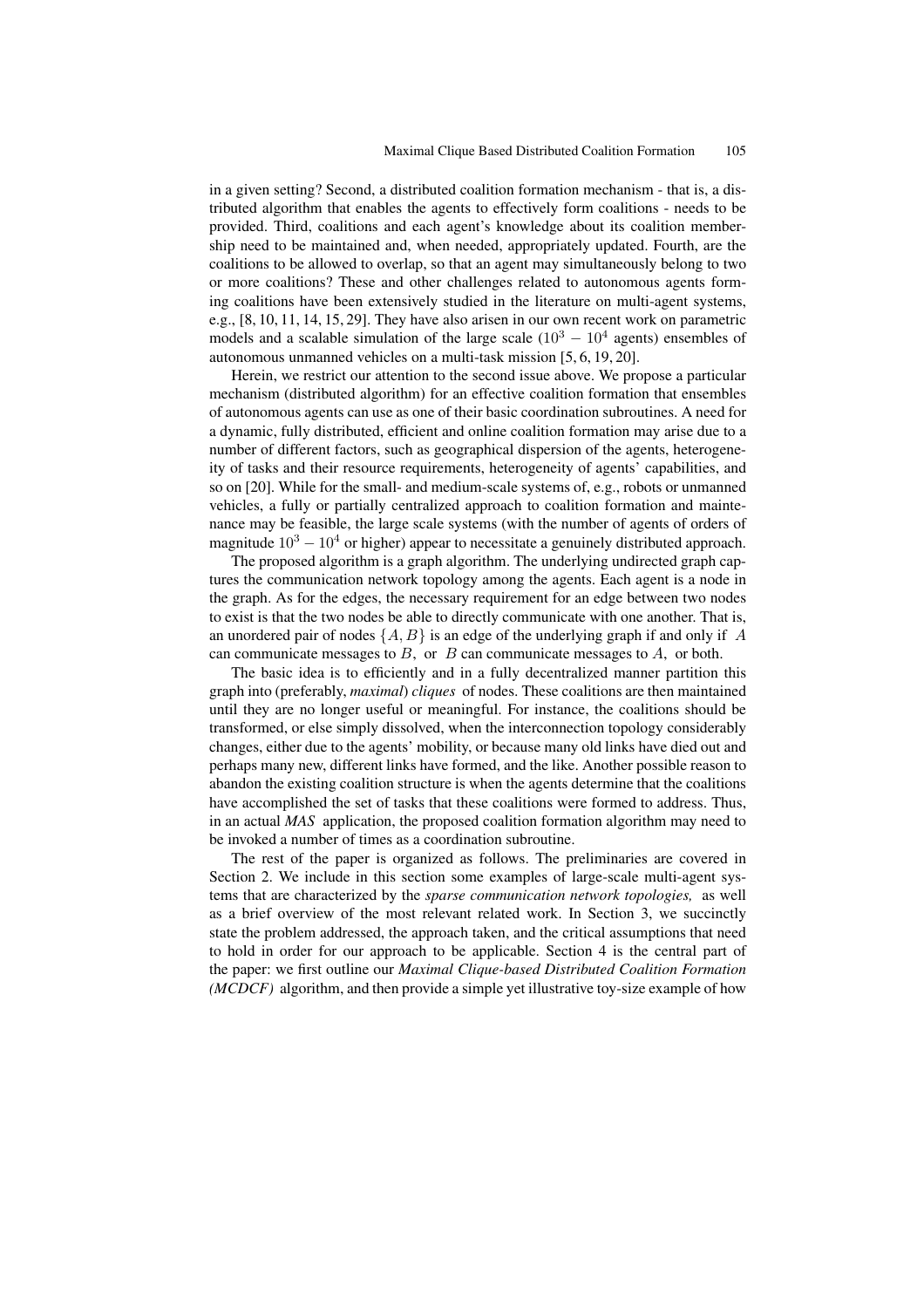the algorithm works. Section [5](#page-11-0) includes an outline of the cost analysis of the algorithm, and some discussion. Finally, we summarize in Section [6.](#page-14-0)

# <span id="page-2-0"></span>**2 Coalition Formation in Large-Scale Multi-agent Systems**

Large ensembles of autonomous agents provide an important class of examples where the agents' capability to coordinate and, in particular, to self-organize into groups or coalitions, is often of utmost importance.

We propose herewith a distributed coalition formation algorithm based on the idea that, in peer-to-peer (in particular, *leaderless*) *MAS,* an agent would prefer to form a coalition with those agents that it can communicate with directly, and, moreover, where every member of such a potential coalition can communicate with any other member directly. That is, the preferable coalitions are *(maximal) cliques.* It is well-known that finding a maximal clique in an arbitrary graph is **NP**-hard in the centralized setting [\[3,](#page-15-8) [4\]](#page-15-9). This implies the computational hardness that, in general, each node faces when trying to determine the maximal clique(s) it belongs to. However, if the degree of a node is sufficiently small, then finding all maximal cliques this node belongs to may become computationally feasible. If one cannot guarantee that, or *a priori* does not know if, all the nodes in a given underlying *MAS* interconnection topology are of a small degree, then one has to impose additional constraints in order to ensure that the agents are not attempting to solve an infeasible problem.

We describe our distributed maximal clique based coalition formation algorithm in Section [4.](#page-5-0) Variations of this basic algorithm can be designed to meet the needs of various types of agents, such as, to give some examples, the following:

- the classical cooperative *distributed problem solving (DPS)* agents [\[8,](#page-15-1) [9,](#page-15-10) [14,](#page-15-4) [15\]](#page-15-5);

- different kinds of self-interested, strictly competing or competing-and-cooperating agents [\[11,](#page-15-3) [20\]](#page-16-5) where concepts, paradigms and tools from the *N-person game theory* have found many applications; and, more generally,

- various bounded-resource, imperfect-knowledge agents acting in complex environments [\[20,](#page-16-5) [26\]](#page-16-6) that are only *partially accessible* to any agent; such autonomous agents are thus characterized by the *bounded rationality* [\[16\]](#page-15-11).

One may ask, why would this, maximal-clique based approach be promising for the very large scale (or *massive*) multi-agent systems (*MMAS*) that may contain ensembles of anywhere from thousands to millions of agents? The underlying network of such *MMAS* is bound to be very large, thus rendering even many typically feasible (i.e., polynomial-time in the number of agents) graph algorithms obsolete due to their prohibitive cost - let alone allowing distributed coordination strategies that are based on the graph theoretic algorithms that are, in the centralized setting, **NP**-hard in general.

However, there is one critical observation that saves the day of our approach: even if the underlying graph is indeed very large, in many important *MMAS* applications this graph will also tend to be *very sparse.* That is, a typical node in such a graph will tend to have only a handful of neighbors. Therefore, a distributed algorithm where agents reason and communicate strictly locally, where no *flooding* of the network is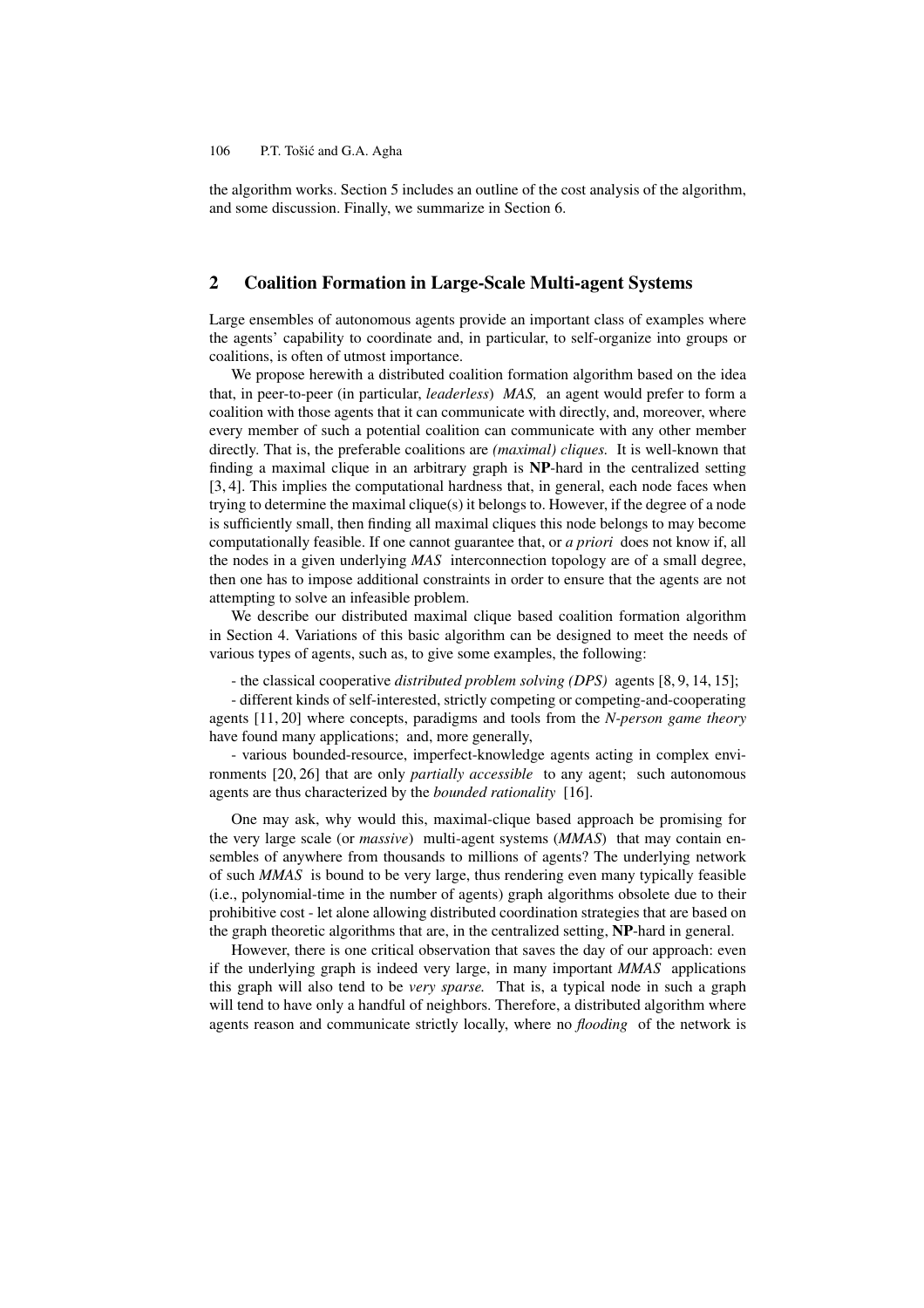ever performed (or needed), and where each agent needs to store and work with only the data pertaining to its near-by agents, can still be designed to be sufficiently efficient.

Some examples of the engineering, socio-technical and socio-economic systems and infrastructures that can be modeled as *MMAS* and that are also characterized by the aforementioned *sparseness* of the underlying network topology, include the following:

(i) *Large-scale*  $(10^3 - 10^4)$  *ensembles of micro-UAVs* or other similar autonomous unmanned vehicles deployed, for example, in a surveillance or a search-and-rescue mission over a sizable geographic area. Unlike the scenarios where dozens of *macro UAVs* are deployed, where a centralized control and/or one human operator per UAV are affordable and perhaps the most efficient and robust way of deployment, in a very large scale system of autonomous *micro UAVs* no central control is feasible or even possible, and the run-time human intervention is either minimal or nonexistent. Such micro-UAV ensembles need to be able to coordinate, self-organize, and self-adapt to the changing environments in a truly decentralized, dynamic and autonomous manner. For more on the design and simulation challenges of such large-scale ensembles of micro-UAVs, see [\[5,](#page-15-6) [19,](#page-16-4) [20\]](#page-16-5).

(ii) *Smart sensor networks* that include anywhere from thousands to millions of tiny sensors, each of which often of only a few millimeters in size, and of a rather limited computational power and communication range and bandwidth. Such smart sensors usually communicate via *local broadcasts* with very limited ranges. The main "communication mode" of the agents in our algorithm in *Section [4](#page-5-0)* are precisely the local broadcasts. Due to their small memory capacities and low power consumption requirements, smart sensors need to simultaneously minimize both the amount of local processing, and the amount of communication.

(iii) Various *social networks,* and, in particular, various variants of the *'small-world' networks* where, in addition to the strictly local connectivity in the communication network topology, a relatively few long-range connections are also present [\[23,](#page-16-7) [24\]](#page-16-8). A typical node in such a network will have only a handful of neighbors it can directly communicate with, and, moreover, most or nearly all of these neighbors in the network will also tend to be the neighbors in the usual, physical proximity sense.

(iv) Various *socio-technical infrastructures,* such as, e.g., various transportation systems, power grids, etc. An ambitious project on realistic, large-scale modeling and simulation of infrastructures such as the city traffic systems, called *TRANSIMS,* is described at [\[22\]](#page-16-9) and in the documents found therein.

#### **2.1 Related Work**

A variety of coalition formation mechanisms have been proposed in the *MAS* literature both in the context of DPS agents that are all sharing the same goal (as, e.g., in [\[15\]](#page-15-5)) and in the context of self-interested agents where each agent has its own individual agenda (as, e.g., in [\[14,](#page-15-4) [29\]](#page-16-1)). In particular, the problem of distributed task or resource allocation, and how is this task allocation coupled to what coalition structures are most desirable in a given scenario [\[8,](#page-15-1) [15\]](#page-15-5), are also of central importance in our own work on a concrete *MAS* application, namely, a scalable parametric model and software simulation of unmanned aerial vehicles (UAVs) that are residing and acting in bounded resource multi-task environments [\[5,](#page-15-6) [19,](#page-16-4) [20\]](#page-16-5).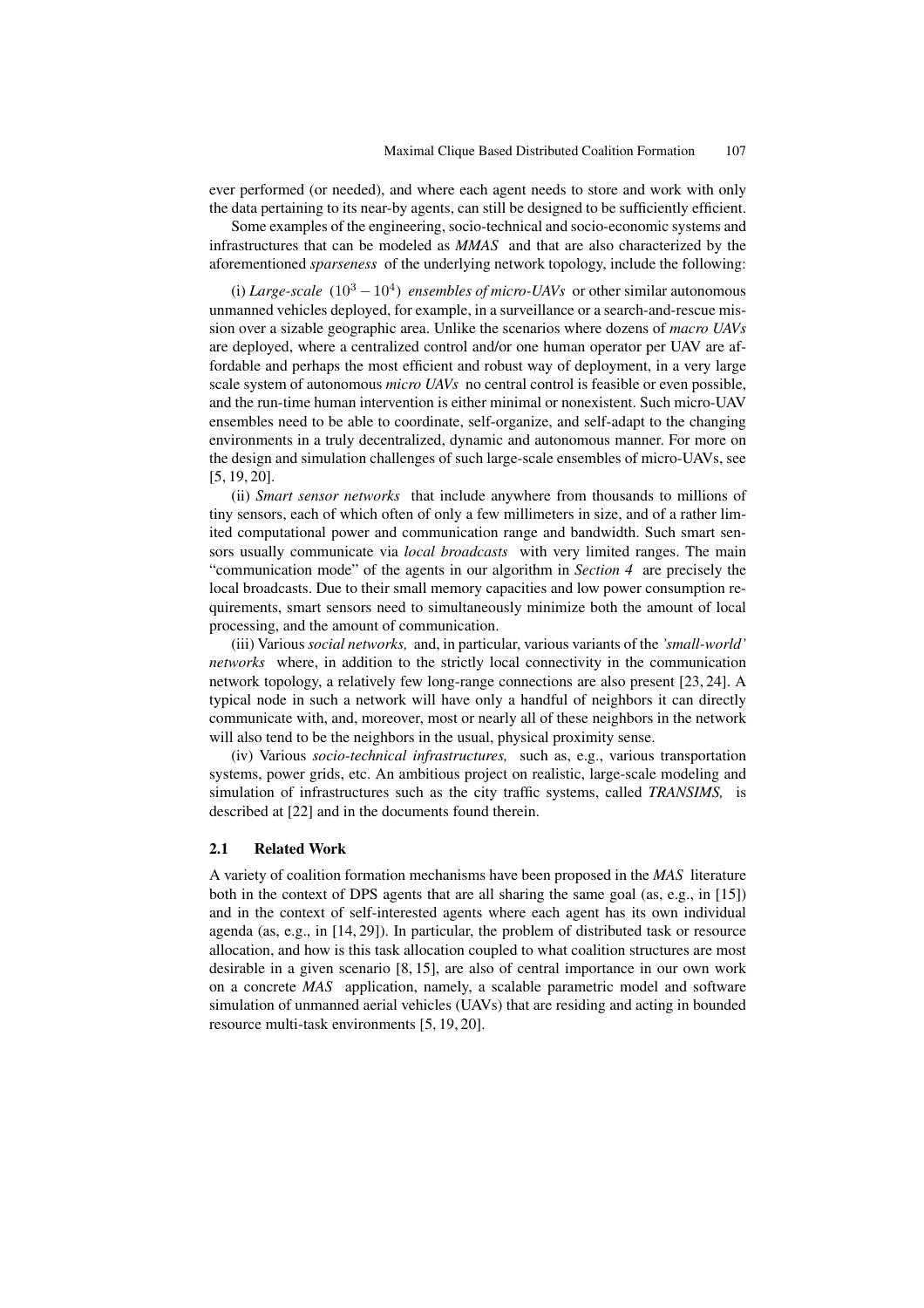Another body of MAS literature highly relevant to the distributed coalition formation and task and/or resource allocation, casts the distributed resource allocation problems into the distributed constraint satisfaction and/or optimization (DCS/DCO) terms [\[8,](#page-15-1) [9,](#page-15-10) [10\]](#page-15-2). Of a particular relevance to our work herein and other possible extensions of the original maximal clique based coalition formation algorithm presented in [\[21\]](#page-16-10) are the references [\[15\]](#page-15-5) and [\[9\]](#page-15-10). While Modi et al. in [\[9\]](#page-15-10) offer the most complete formalization of various distributed resource and/or task allocation problems, as well as general mappings to the appropriate types of *(dynamic) distributed constraint satisfaction or optimization* problems, their approach is not suitable for a direct application to our modeling framework of massively multi-agent systems in general (see, e.g., [\[20\]](#page-16-5)), and the application domains we had in mind when devising the algorithm presented herein, in particular. Namely, the agents in [\[9\]](#page-15-10) are strictly cooperative, share the same goals, and, as such, are not endowed with any notion of individual utilities or preferences. While we have studied cooperative *MAS* in [\[20\]](#page-16-5) and elsewhere, as well, one of our main assumptions is that, due to a large scale of the system and a high dynamism and unpredictability of the changes in the environment, no shared or global knowledge about the environment is maintained. In particular, each agent has its own individual preferences over the possible (local) states of the world. The collaboration is then achieved through "encoding" incentives into the individual agents' *individual behavior functions* [\[19\]](#page-16-4), and thus using the *incentive engineering* approach [\[2\]](#page-15-12) to enable the agents to cooperatively coordinate with one another.

The importance of DCS in *MAS* in general is discussed, e.g., in [\[28\]](#page-16-11). However, further discussion of DCS based approaches to distributed resource or task allocation and coalition formation is beyond the scope of this paper.

## <span id="page-4-0"></span>**3 Problem Statement and Main Assumptions**

The main purpose of this work is a fully distributed, scalable and efficient algorithm for ensembles of autonomous agents to use as a subroutine within their coordination strategy, with the purpose of efficiently forming temporary coalitions of modest sizes.

Each agent is equipped with a tuple of its internal resources or *capabilities* [\[15\]](#page-15-5). Each entry in the capability tuple of any agent is a nonnegative real number. Likewise, each task requires a certain nonnegative amount of each of the individual resources from this tuple in order to be serviced. A single agent, or a coalition of two or more agents, can service a given task if and only if their joint capabilities suffice with respect to that task's resource consumption requirements. That is, for each component of the capability vector, the sum of the corresponding values taken over all the agents in the coalition has to be greater than, or equal to, the value of the corresponding component of the chosen task's resource consumption vector.

Our distributed maximal clique based coalition formation algorithm is described in the next section. For this algorithm to be applicable, the following basic assumptions need to hold: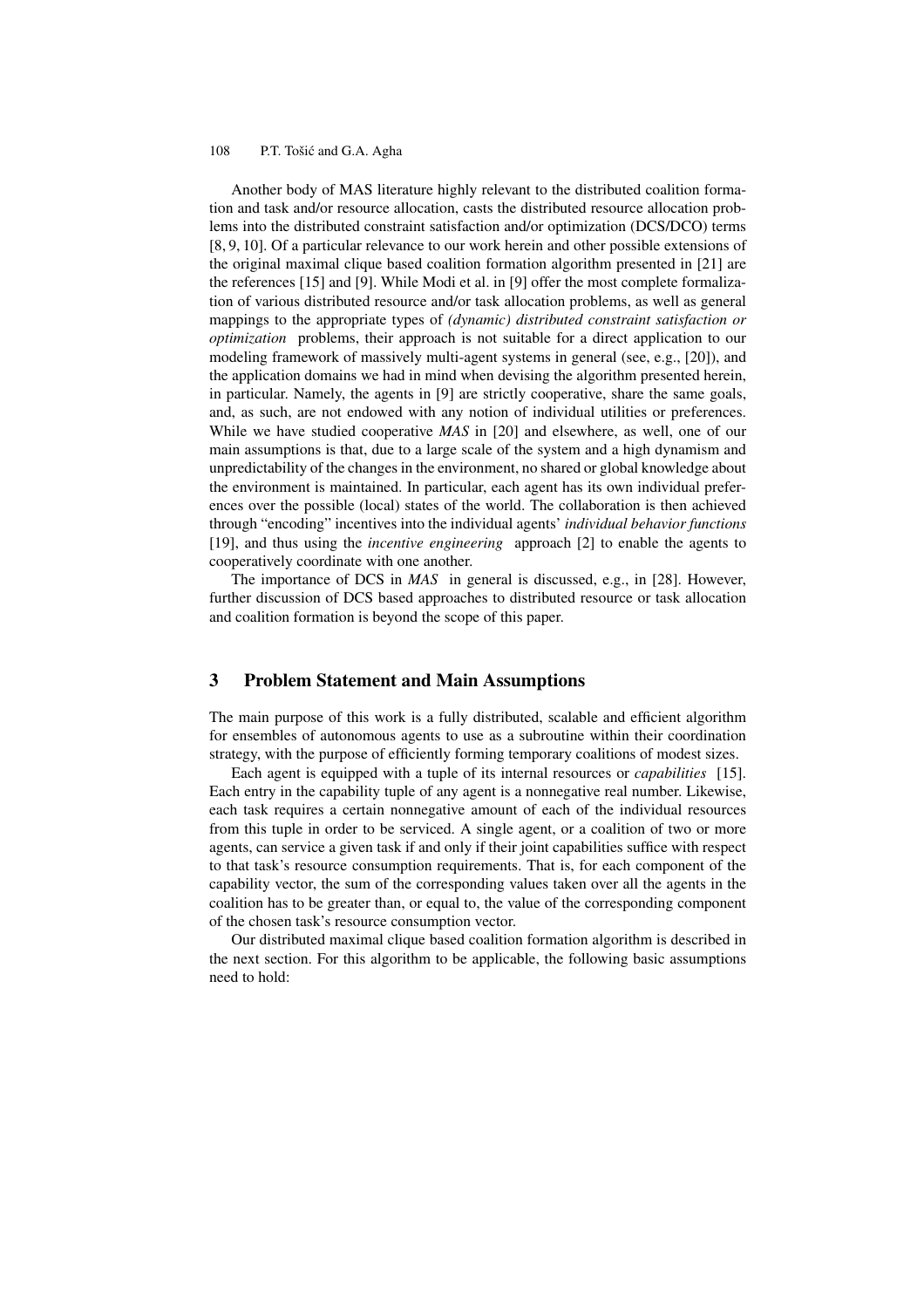- Agents communicate with one another by exchanging messages either via local broadcasts, or in a peer-to-peer fashion.

- Communication bandwidth availability is assumed sufficient.

- Each agent has a sufficient local memory (including the message buffers) for storing all the information received from other agents.

- Communication is reliable during the coalition formation, in the following sense: if an agent, *A*, sends a message to another agent *B*, then either agent *B* gets *exactly* the same message that *A* has sent, or else the communication has failed, so that *B* does not receive anything from *A* at all. In particular, we assume no *scrambled* or otherwise modified messages are ever received by any agent. Of course, once the coalitions have been already formed, the above assumption on communication reliability need no longer hold<sup>1</sup>.

- Each agent has a unique global identifier, 'UID', and the agent knows its UID.

- There is a total ordering, ≺, on the set of UIDs, and each agent knows this ordering.

- Each agent has, or else can efficiently obtain, a reliable knowledge of which other agents are within its communication range.

- The *veracity* assumption holds, i.e., an agent can trust the information received from the neighboring agents.

On the other hand, an agent need not *a priori* know the UIDs of any of the other agents, or, indeed, how many other agents are present in the system at any time.

# <span id="page-5-0"></span>**4** *MCDCF* **Algorithm**

After the preliminaries and the clear statement of the problem addressed and the assumptions made, we now present, analyze and discuss our distributed coalition formation algorithm. The *Maximal Clique based Distributed Coalition Formation (MCDCF)* algorithm will be presented in subsection [4.1.](#page-5-2) An example of a simple network of agents, and how the algorithm works when applied to this network, is given in subsection [4.2.](#page-8-0) An outline of the algorithm's cost analysis will follow in Section [5.](#page-11-0)

## <span id="page-5-2"></span>**4.1 Algorithm Description**

We approach distributed coalition formation for task allocation as follows. The candidate coalitions are required to be cliques of uniformly bounded sizes. That is, the system designer, based on the application at hand and the available system resources (local computational capabilities of each agent, bandwidth of the agent-to-agent communication links, etc.), *a priori* chooses a threshold,  $K = K(n)$ , such that only the coalitions of sizes up to *K* are considered. Agents themselves subsequently form coalitions in a fully distributed and online manner, as follows. Each agent (i) first learns of

<span id="page-5-1"></span> $1/1$  As this requirement is still restrictive, and considerably limits the robustness of our algorithm, we will try to relax this assumption in our future work, and enable the agents to effectively form coalitions even in the presence of some limited amount of communication noise during the coalition formation process itself.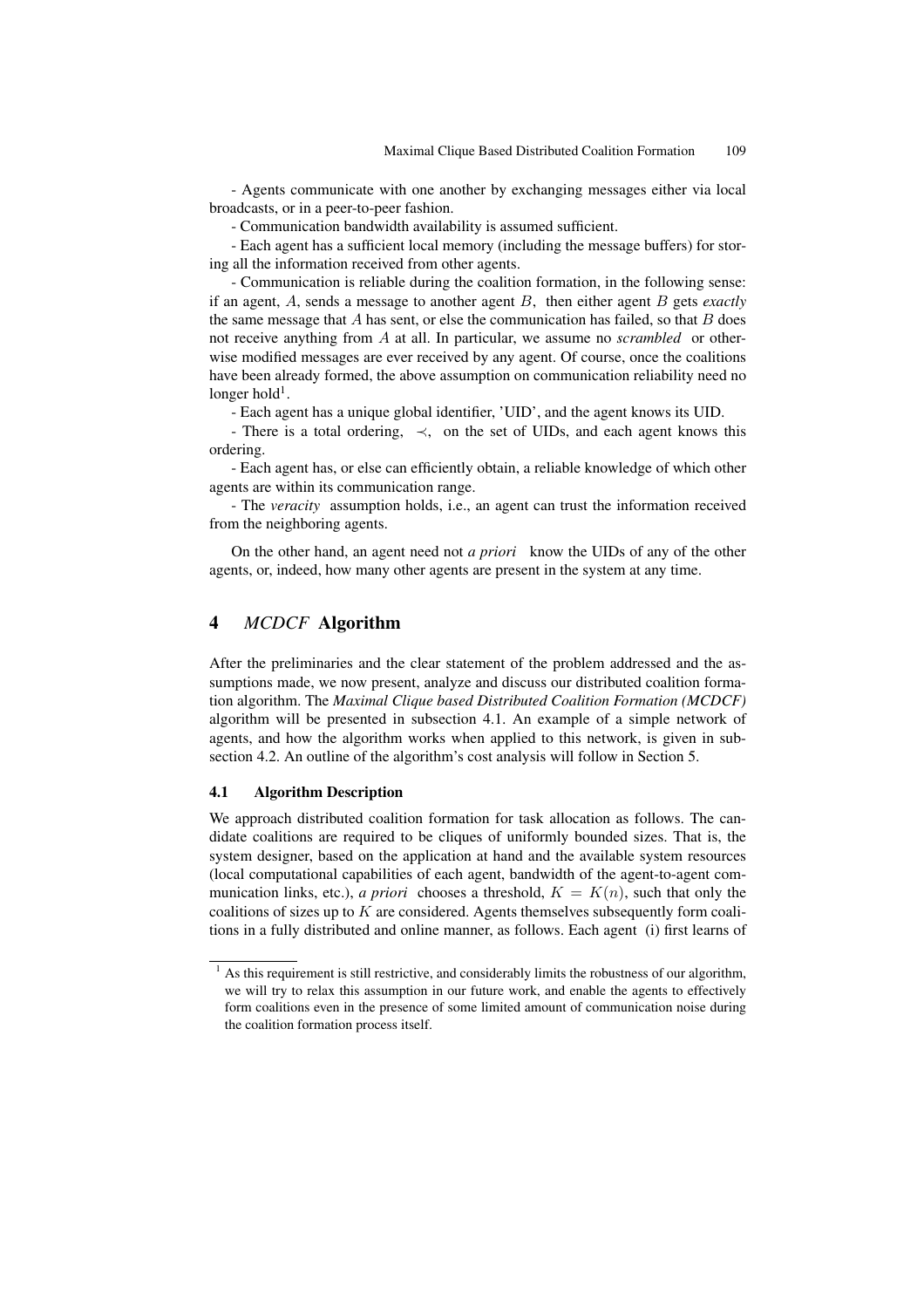who are its neighbors, then (ii) determines the appropriate *candidate coalitions,* that the agent hopes are (preferably maximal, but certainly of sizes bounded by *K*) cliques that it belongs to, then (iii) evaluates the utility value of each such candidate coalition, measured in terms of the joint resources of all the potential coalition members, then (iv) chooses the most desirable candidate coalition, and, finally, (v) sends this choice to all its neighbors. This basic procedure is then repeated, together with all agents updating their knowledge of (a) what are the preferred coalitions of their neighbors, and (b) what coalitions have already been formed.

In addition to its globally unique identifier UID, which we assume is a positive integer, and the vector of capabilities, each agent also has two local flags that it uses in communication with other agents. One of the flags is the binary "decision flag", which indicates whether or not this agent has already joined some coalition. Namely,  $decision \in \{0,1\}$ , and the value of this flag is 0 as long as the agent still has not irrevocably committed to what coalition it is joining. The second flag is the "choice flag", which is used to indicate to other agents, how happy is the agent with its current tentative choice or proposal of the coalition to be formed. That is, the choice flag indicates the level of an agent's urgency that its proposal for a particular coalition to be formed be accepted by the neighbors to whom this proposal is being sent. If an agent  $v_i$  sends to its neighbors the choice flag value  $choice(i) = 0$ , that means that this agent has no satisfactory alternatives to its currently proposed coalition. The choice flag value of 1 indicates that an agent can afford to change its coalition choice, but that each of the available alternative coalitions is strictly less preferred than the current proposal. Finally,  $choice(i) = 2$  indicates that agent  $v_i$  has alternative choices that are of equal preference as the currently proposed coalition.

We remark that any *candidate coalition,* that is, a subset of the set of all neighbors of an agent, such that the agent currently considers this subset to be a possible choice of the coalition this agent would like to form, need not be a clique, let alone a *maximal clique.* Indeed, based on its strictly local knowledge, the agent in general does not know which of its candidate coalitions are cliques, if any. However, only those candidate coalitions that indeed *are cliques* will ever be agreed upon by the participating agents, and therefore have a chance of possibly becoming the *actual* coalitions. This observation justifies the name of our algorithm.

We split the *MCDCF* algorithm into six stages. Four of these six are iteratively repeated until the consensus on coalition formation is reached. We point out, however, that *each agent executes these stages asynchronously and in parallel with the other agents.* The only assumption about the synchronization among the agents is that an agent does not begin another iteration of *Stages 2 - 5* before its neighbors are done with the previous iteration. Should an agent fail to receive the update from one of its neighbors within the pre-specified time slot, the agent assumes that its neighbor is no longer available for the coalition formation, and deletes this neighbor's UID from all the appropriate lists. In the sequel, we won't bother distinguishing between an agent or a communication network node,  $v_i$ , and this agent's (alternatively, node's) UID,  $i$ ; the intended meaning in any given situation will be clear from the context.

*Stage 0:* Each agent, asynchronously and in parallel with all other agents, broadcasts a four-tuple to all its immediate neighbors. The entries in this tuple are (i) the agent's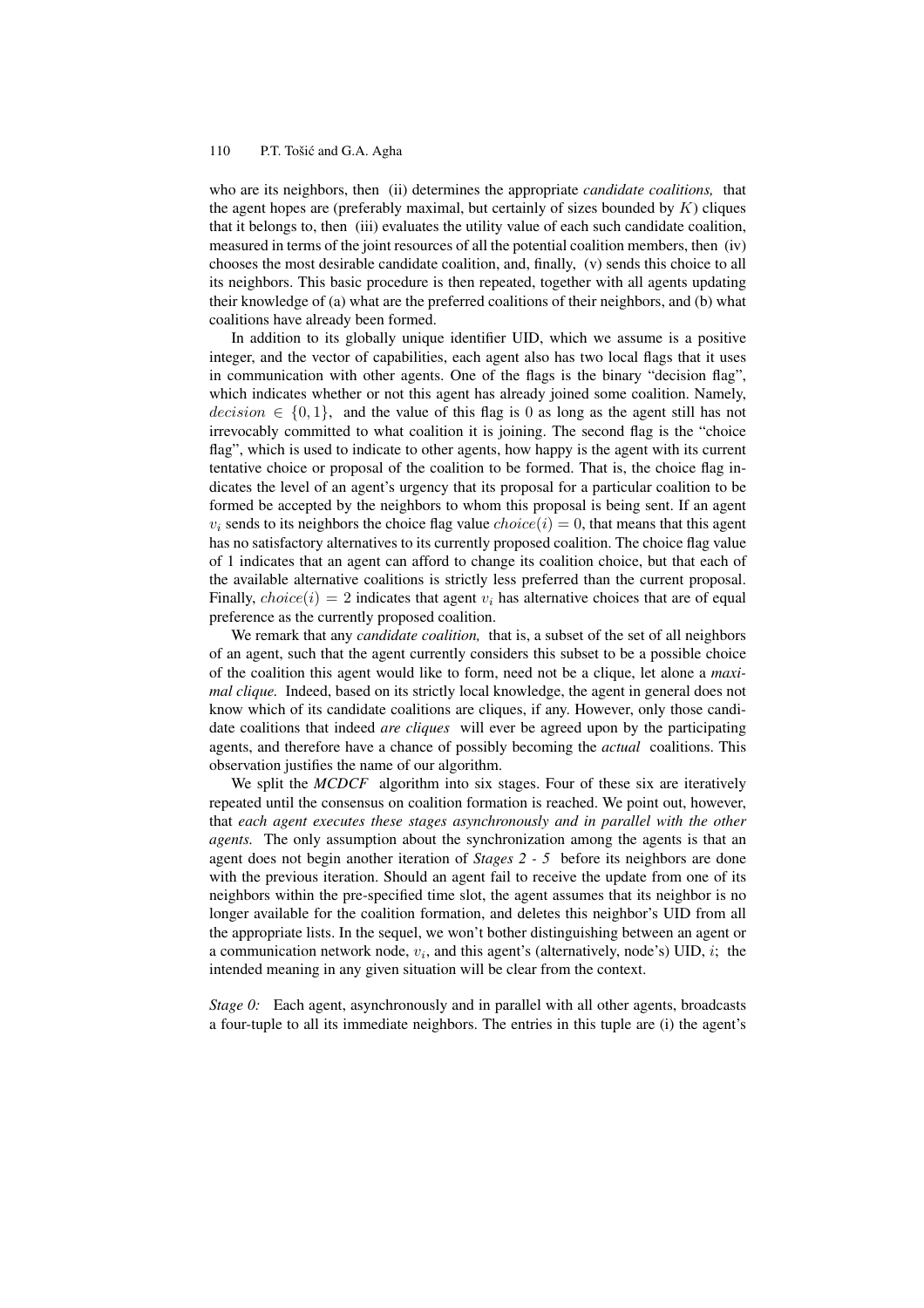UID, (ii) the agent's list of immediate neighbors,  $L(i)$ , that includes  $i$ , (iii) the value of the choice flag that indicates that the list sent is the neighborhood list, and (iv) the value of the decision flag. Each agent also receives the corresponding tuples from all of its neighbors. Those neighbors whose messages have not been received within the allotted time are discarded from the future coalition considerations.

*Stage 1:* Each agent *i* locally computes the overlaps of its neighborhood list with the neighborhood lists that it has received from its neighbors,  $C(i, j) \leftarrow L(i) \cap L(j)$ . These list intersections are then ordered with respect to the list size.

Each agent repeats *Stages 2 - 5* until it either reaches a consensus on what coalition it is joining, or else is left with no choice but to form the trivial single-member coalition.

*Stage 2:* Agent *i* looks for information from its neighbors, whether they have joined a coalition "for good" during the previous round. Those neighbors that have are deleted from the neighborhood list  $L(i)$ ; the intersection lists  $C(i, j)$  and the candidate coalition lists  $C(i)$  are also updated accordingly, and those  $C(i, k)$  for which k is deleted from the neighborhood list  $L(i)$  are also deleted. Likewise, the coalition values  $val[C(i, k)]$  are updated as appropriate.

*Stage 3:* Agent *i* picks one of the most preferable lists  $C(i, j)$ ; let  $C(i) \leftarrow$ *chosen*  $[C(i, j)]$ . If the group or coalition size is the main criterion, then one of the lists of maximal length is chosen. If the combined *capabilities* of each tentative coalition for servicing various tasks are the main criterion, then each agent first evaluates or estimates the *coalition value* with respect to its local knowledge of the existing tasks and their demands in terms of the coalitional capabilities. To evaluate these coalition values, agent *i* needs to obtain information about other, near-by agents' capabilities. The agent then orders possible future coalitions based on these estimated coalition values, and picks as its current coalition proposal one of the possible coalitions with the highest coalition value. Since the assumption is that the capability vector of each agent has all entries nonnegative, this *monotonicity property* ensures that no proper subset of a candidate maximal clique coalition is ever chosen - except in the cases when the clique size exceeds the threshold, *<sup>K</sup>*(*n*).

*Stage 4:* Each agent sends its tuple with its UID, the tentatively chosen list  $C(i)$ , the value of the choice flag, and the value of the decision flag, to all its neighbors. Likewise, each agent receives the corresponding 4-tuples from its current neighbors.

*Stage 5:* Agent *i* compares its chosen list  $C(i)$  with the lists  $C(i)$  received from its neighbors. If a satisfactory clique that includes the node *i* exists, and all members of this clique have selected it at this iteration as their current coalition of choice (that is, if  $C(i) = C(j)$  for all  $j \in C(i)$ , this will be efficiently recognized by the agents that are forming this particular clique. The decision flag of each agent *j* : *j* ∈  $C(i)$  is then set to 1, the coalition is formed, and this information is broadcast to all of the neighbors. In particular, agent *i* locally broadcasts its agreed-upon coalition, and decision flag  $decision(i) = 1$ , to all of its still remaining neighbors. Else, if no such agreement is reached, then agent *i*, based on its UID and priority, and its current value of the *choice flag,* either does nothing, or else changes its mind about its current coalition of choice, *<sup>C</sup>*(*i*).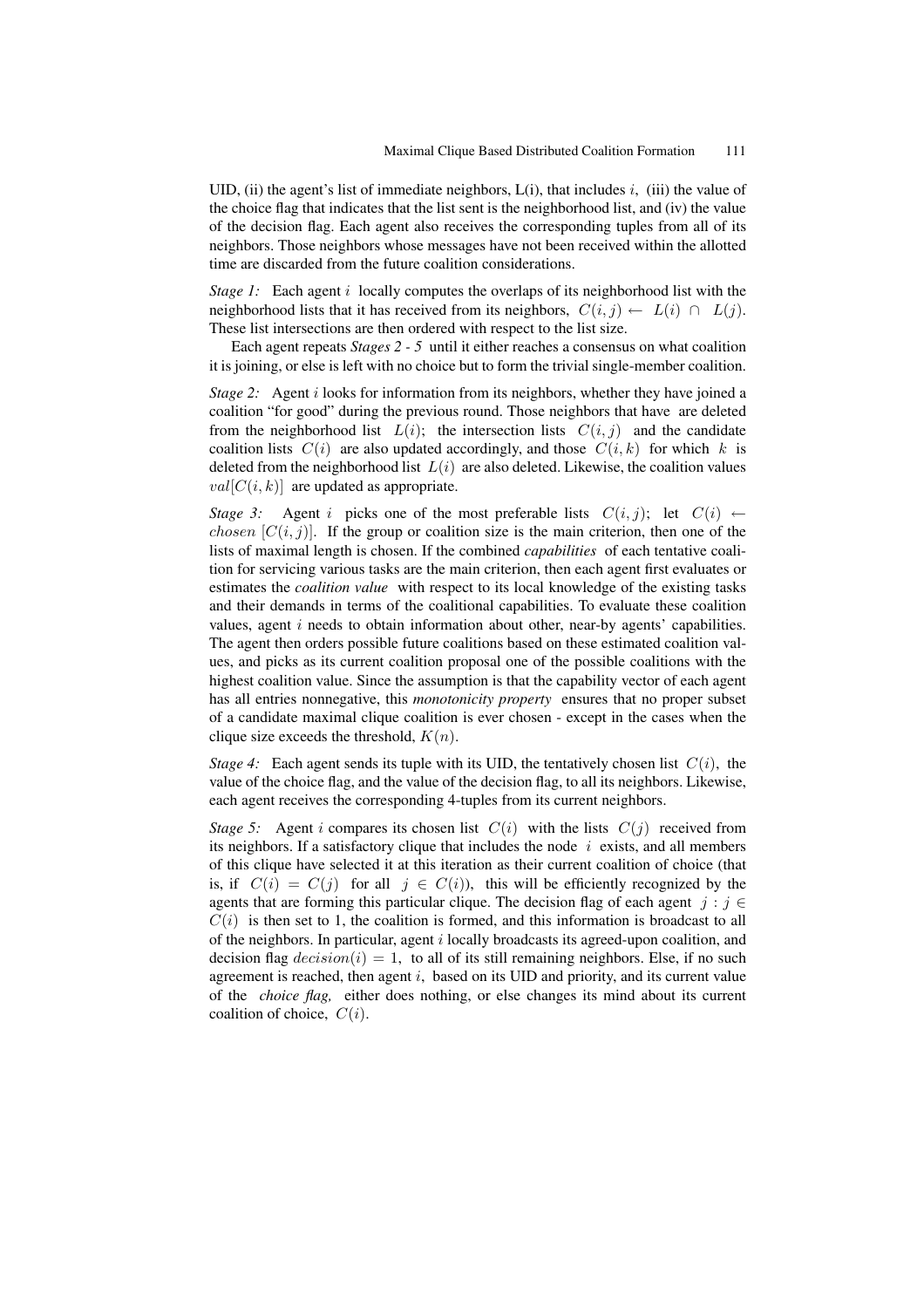Each agent uses *time-outs* in order to place an upper bound on for how long it may be waiting to hear from any other agent during any stage of the algorithm. If agent  $v_p$  has sent a message to agent  $v_q$ , and the latter is not responding, then there are four possibilities: (i) agent  $v_q$  has failed; (ii) the communication link from  $v_q$  to  $v_p$  has failed; (iii) while  $v_q$  is in  $v_p$ 's communication range, the converse does not hold (but  $v_p$  may not know it), and (iv) either the agent  $v_q$ , or the communication link from  $v_q$  to  $v_p$ , is too slow. In each case, once  $v_p$  has waited sufficiently long to hear from  $v_q$ ,  $v_p$  will simply consider  $v_q$  unavailable for the joint coalition formation, and will delete  $v_q$  from its candidate coalition lists. Thus, case (iv) will be treated by agent  $v_p$  in exactly the same way as the other three cases.

In order to ensure that the algorithm avoids cycling in every possible scenario, once an agent,  $v_i$ , changes its mind about the preferred coalition  $C(i)$ , it is not allowed through the remaining rounds of the algorithm to go back to its old choice(s). Once no other choices are left, this particular agent sticks to its current choice, and waits for other agents to settle to their choices. This requirement ensures the ultimate convergence to a coalition structure that all agents (locally) agree on. That is, under the assumptions stated in the previous section, the agents will reach consensus on the coalition structure after a finite number of iterations through the *Stages 2 - 5.*

Once all the agents exit the iterated execution of the *Stages 2 - 5,* each formed coalition will indeed be a clique. Moreover, those agent coalitions whose sizes do not exceed the pre-specified threshold, *K*, are also maximal in a sense that, given such a coalition  $C$ , no agent(s) outside of this coalition can be added to it, so that the following requirements simultaneously all hold: (i) each of the new agents is already adjacent to all the "old" coalition members of  $C$ , (ii) if more than one new agent is added, then all the added agents are also pairwise neighbors to each other, (iii) the newly added agent(s) do not already belong to a coalition (or coalitions) that have already been formed, and (iv) the new size of the augmented coalition  $C$  is still at most  $K$ .

However, it is easy to construct examples of the underlying graphs and the particular runs of the algorithm such that, once every agent joins a coalition and the algorithm terminates, several agents end up in trivial coalitions. It is therefore reasonable, in many application contexts, to introduce an *optional Stage 6* of the algorithm during which some of these small and, therefore, potentially not sufficiently useful coalitions, may be merged together. Thus, if some two small coalitions, or one small and one bigger coalition, are adjacent to each other<sup>2</sup>, they can be merged together. For an illustration, we refer the reader to the worked out example in subsection [4.2.](#page-8-0)

#### <span id="page-8-0"></span>**4.2 How MCDCF Algorithm Works: A Simple Example**

To show how the *MCDCF* algorithm works, we use a simple example. The interconnection topology of a group of agents is given in *Figure 1.* For simplicity, we assume that the only value associated with each coalition is the coalition's size. We also assume that no agent falls behind others by too much, i.e., that all agents complete each iteration of *Stages 2 - 5* within the allotted time.

<span id="page-8-1"></span><sup>&</sup>lt;sup>2</sup> That is, if there exist node  $x$  in the first coalition and node  $y$  in the second such that  $x$  and  $y$ are adjacent in the underlying graph.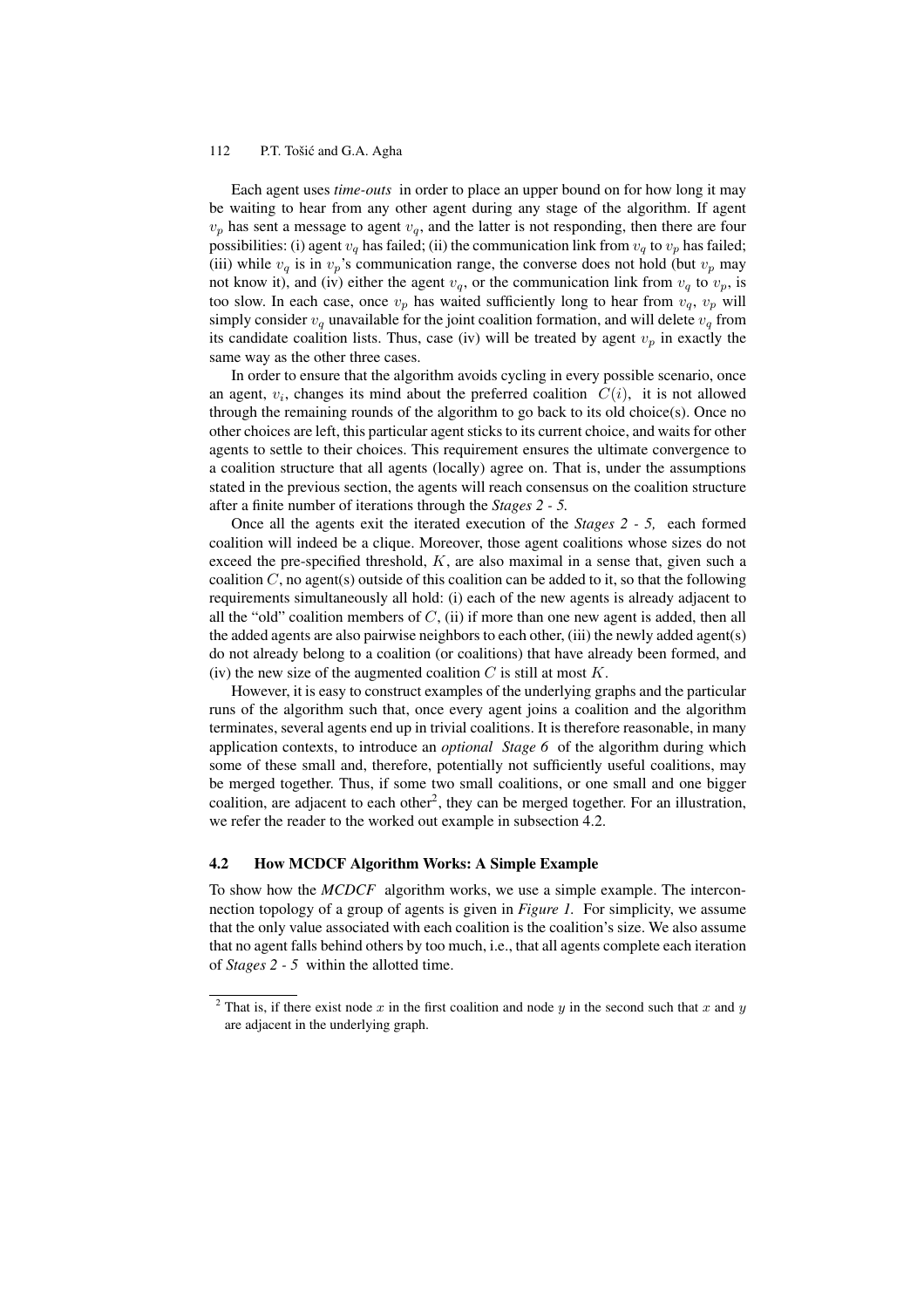

**Fig. 1.** An example: the agents' starting communication topology

We notice that the largest clique that any agent in this example belongs to is a 3clique. However, several agents belong to multiple triangles, so this toy example is instructive insofar as how the agents break ties, avoid deadlocks, and reach consensus on the coalition structure.

First, the initialization stage takes place, during which each agent locally broadcasts its list of neighbors to each of its neighboring agents. Then each agent, asynchronously and in parallel with the other agents, forms the initial candidate coalitions by computing the pairwise neighborhood list intersections. However, not all of thereby formed coalitions are *reachable:* if  $C(i, k) \subsetneq C(i, j)$  then there exists a (maximal reachable) candidate coalition  $C(i, \cdot)$ ,  $C(i, k) \subseteq C(i, \cdot) \subseteq C(i, j)$ , such that for some agent  $v_p$ :  $p \in C(i, \cdot)$ , there exists an agent  $v_q$  such that  $q \in C(i, j)$ , and  $v_p$  and  $v_q$  are not adjacent to each other. Clearly, this agent *v<sup>p</sup>* will never agree on forming the bigger coalition  $C(i, j)$ , since this coalition would include at least one agent that  $v_p$  cannot directly communicate with. Hence, all such sets *<sup>C</sup>*(*i, j*) that *properly include* other prospective coalitions can be safely deleted from the list of candidate coalitions.

In our example, agent  $v_1$  can safely delete the set  $\{1, 3, 6, 7\}$ , as this coalition can never be agreed upon by all four agents. Concretely,  $v_3$  will never agree to form a coalition that includes  $v_7$  (and vice versa). Furthermore, based on the information received from  $v_3$  and  $v_7$ , agents  $v_1$  and  $v_6$  can readily and safely *infer* that the coalition {1*,* 3*,* 6*,* 7} cannot be agreed on.

Once all such *unreachable coalitions* are deleted, the column denoted *"candidate coalitions*  $C(i, j)$ <sup>"</sup> in *Table 1* is obtained. After that, each agent picks one of the available choices. Under the *monotonicity assumption* discussed earlier, each agent will select one of the *maximal sets (potential cliques)* that it belongs to. Each agent also appropriately sets the value of its *choice flag.* When the coalition size is the criterion of that coalition's value, agent *<sup>v</sup>*1, for example, would set its *choice flag* to 2, since it has more choices that are just as preferable as the selected candidate coalition, the set {1*,* 2*,* 3}. Once this step is completed by all agents, the overall configuration is reached as depicted in *Table 1,* where each row represents the corresponding agent's current local knowledge of the neighborhood structure and of its choice of a tentative coalition.

For simplicity, we have assumed in this example that, in case of a tie, each agent picks the lexicographically lowest coalition. Hence, the agents  $v_1, v_2$  and  $v_3$  immediately reach the agreement on forming the coalition  $\{1, 2, 3\}$ . The other four agents, however, do not reach an agreement after the first iteration. Let us assume that, among sev-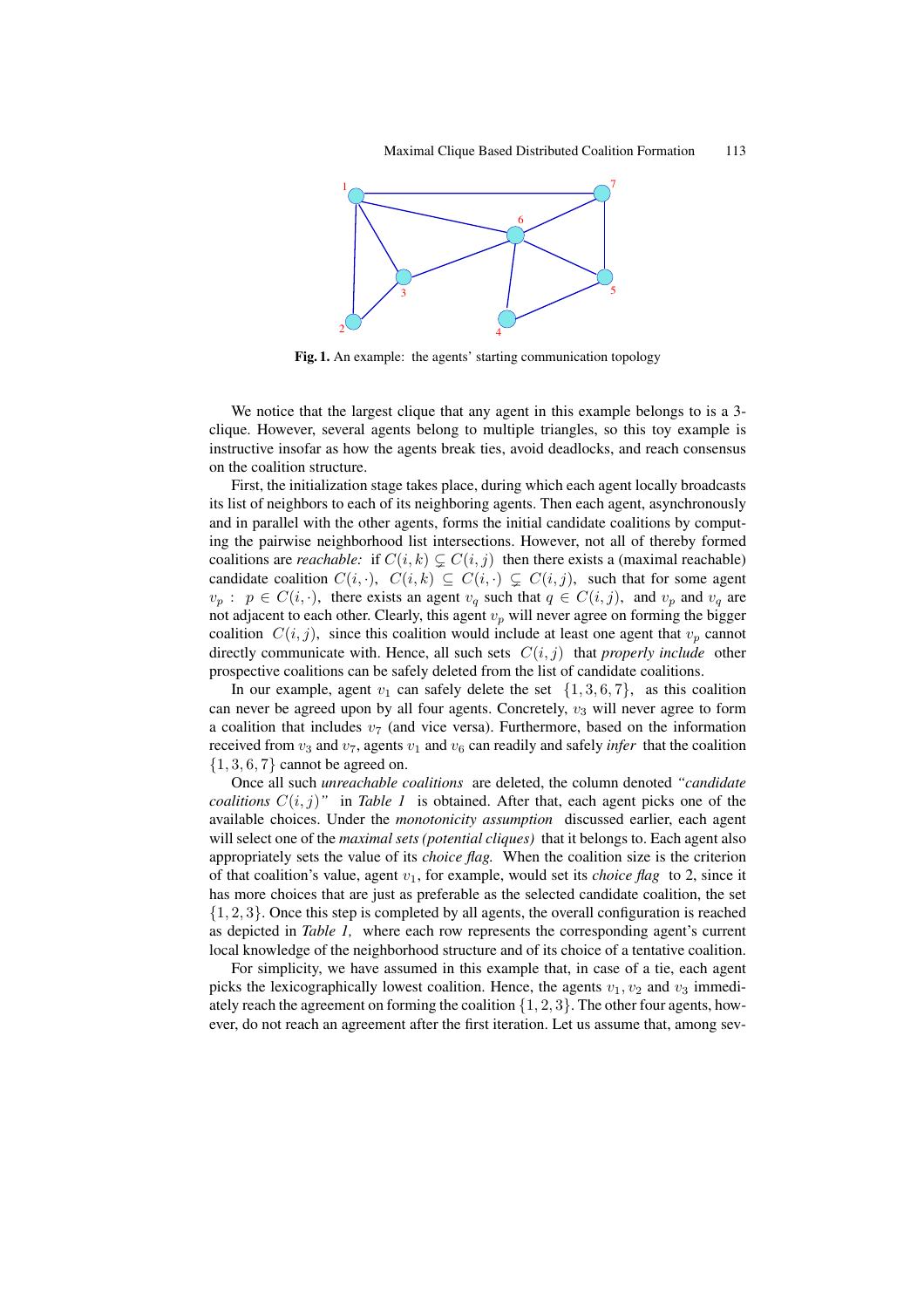| <b>Node</b>    | neighborhood        | nbhd. overlaps                                                                                        | candidate coalitions                  | chosen        | choice                      |
|----------------|---------------------|-------------------------------------------------------------------------------------------------------|---------------------------------------|---------------|-----------------------------|
|                | L(i)                | $L(i) \cap L(j)$                                                                                      | C(i,j)                                | C(i)          | flag                        |
| $v_1$          | $\{1, 2, 3, 6, 7\}$ | ${1,2,3}, {1,2,3,6},$                                                                                 | $\{1,2,3\}, \{1,3,6\}, \{\{1,2,3\}\}$ |               | 2                           |
|                |                     | $\{1,3,6,7\}, \{1,6,7\}$                                                                              | $\{1, 6, 7\}$                         |               |                             |
| v <sub>2</sub> | $\{1,2,3\}$         | $\{1, 2, 3\}$                                                                                         | $\{1, 2, 3\}$                         | $\{1, 2, 3\}$ | $\Omega$                    |
| $v_3$          | $\{1, 2, 3, 6\}$    | $\overline{\{1,2,3,6\}}, \{1,2,3\},\$                                                                 | $\{1,2,3\}, \{1,3,6\}$ $\{1,2,3\}$    |               | $\mathfrak{D}$              |
|                |                     | $\{1, 3, 6\}$                                                                                         |                                       |               |                             |
| $v_4$          | $\{4, 5, 6\}$       | $\{4, 5, 6\}$                                                                                         | $\{4, 5, 6\}$                         | $\{4, 5, 6\}$ | $\Omega$                    |
| $v_{5}$        | $\{4, 5, 6, 7\}$    | $\{4, 5, 6\}, \{4, 5, 6, 7\},\$                                                                       | $\{4,5,6\}, \{5,6,7\}$ $\{4,5,6\}$    |               | $\mathcal{L}$               |
|                |                     | $\{5,6,7\}$                                                                                           |                                       |               |                             |
| $v_{6}$        |                     | $\{1,3,4,5,6,7\}$ $\{1,3,6\}$ , $\{1,3,6,7\}$ , $\{4,5,6\}$ , $\{1,3,6\}$ , $\{1,6,7\}$ , $\{1,3,6\}$ |                                       |               | $\mathcal{D}_{\mathcal{L}}$ |
|                |                     | $\{1, 5, 6, 7\}, \{4, 5, 6, 7\},\$                                                                    | $\{4, 5, 6\}, \{5, 6, 7\}$            |               |                             |
| v <sub>7</sub> | $\{1, 5, 6, 7\}$    | $\{1,6,7\}, \{1,5,6,7\},\$                                                                            | $\{1,6,7\}, \{5,6,7\}$ $\{1,6,7\}$    |               | $\mathcal{D}_{\mathcal{L}}$ |
|                |                     | $\{5,6,7\}$                                                                                           |                                       |               |                             |

**Table 1.** State of each agent  $v_i$  at the end of first iteration

eral agents with the same value of the choice flag, *choice >* 0, the ones with the lowest index among their neighbors are required to change their proposed coalitions. In our example, this means that, in the second iteration,  $v_5$  drops  $\{4, 5, 6\}$  and selects  $\{5, 6, 7\}$ instead. Upon doing so, agent  $v<sub>5</sub>$  also adjusts its value of the choice flag, and broadcasts these changes to agents  $v_4$ ,  $v_6$  and  $v_7$ . Also, since agents  $v_1$  and  $v_3$  are no longer available, agents  $v_6$  and  $v_7$  delete  $v_1, v_3$  from their neighborhood lists, and update the candidate coalitions accordingly.

After each of the agents  $v_5$ ,  $v_6$  and  $v_7$  performs the described updates, and then locally broadcasts its new configuration to all of the remaining neighbors, the overall configuration at the end of the second round is as in *Table 2.*

**Table 2.** Coalition configuration at the end of the second iteration

|                | <b>Node</b> candidate coalitions $C(i, j)$ chosen $C(i)$ |               |          | choice flag decision status |
|----------------|----------------------------------------------------------|---------------|----------|-----------------------------|
| $v_1$          | $\{1,2,3\}, \{1,3,6\}, \{1,6,7\}$                        | ${1, 2, 3}$   | $\cdots$ | done                        |
| v <sub>2</sub> | $\{1, 2, 3\}$                                            | ${1, 2, 3}$   |          | done                        |
| $v_3$          | $\{1,2,3\}, \{1,3,6\}$                                   | ${1, 2, 3}$   |          | done                        |
| $v_4$          | $\{4, 5, 6\}$                                            | $\{4, 5, 6\}$ | $\theta$ | busy                        |
| $v_{5}$        | $\{5,6,7\}$                                              | $\{5,6,7\}$   | 0        | busy                        |
| $v_6$          | $\{4,5,6\}, \{5,6,7\}$                                   | $\{4, 5, 6\}$ | 2        | busy                        |
| $v_7$          | $\{5,6,7\}$                                              | $\{5,6,7\}$   | $\theta$ | busy                        |

After the second round is completed, the only agent that still has some "maneuvering room" is  $v_6$ ; since there is still no agreement, and  $choice(v_6) > 0$ , whereas  $choice(i) = 0$  for all  $i \neq 6$  such that  $v_i$  is not done yet, in the next round  $v_6$  changes its coalition proposal to  $\{5, 6, 7\}$ , thereby reaching the consensus with  $v_5$  and  $v_7$ , and yielding the final configuration as in *Table 3.*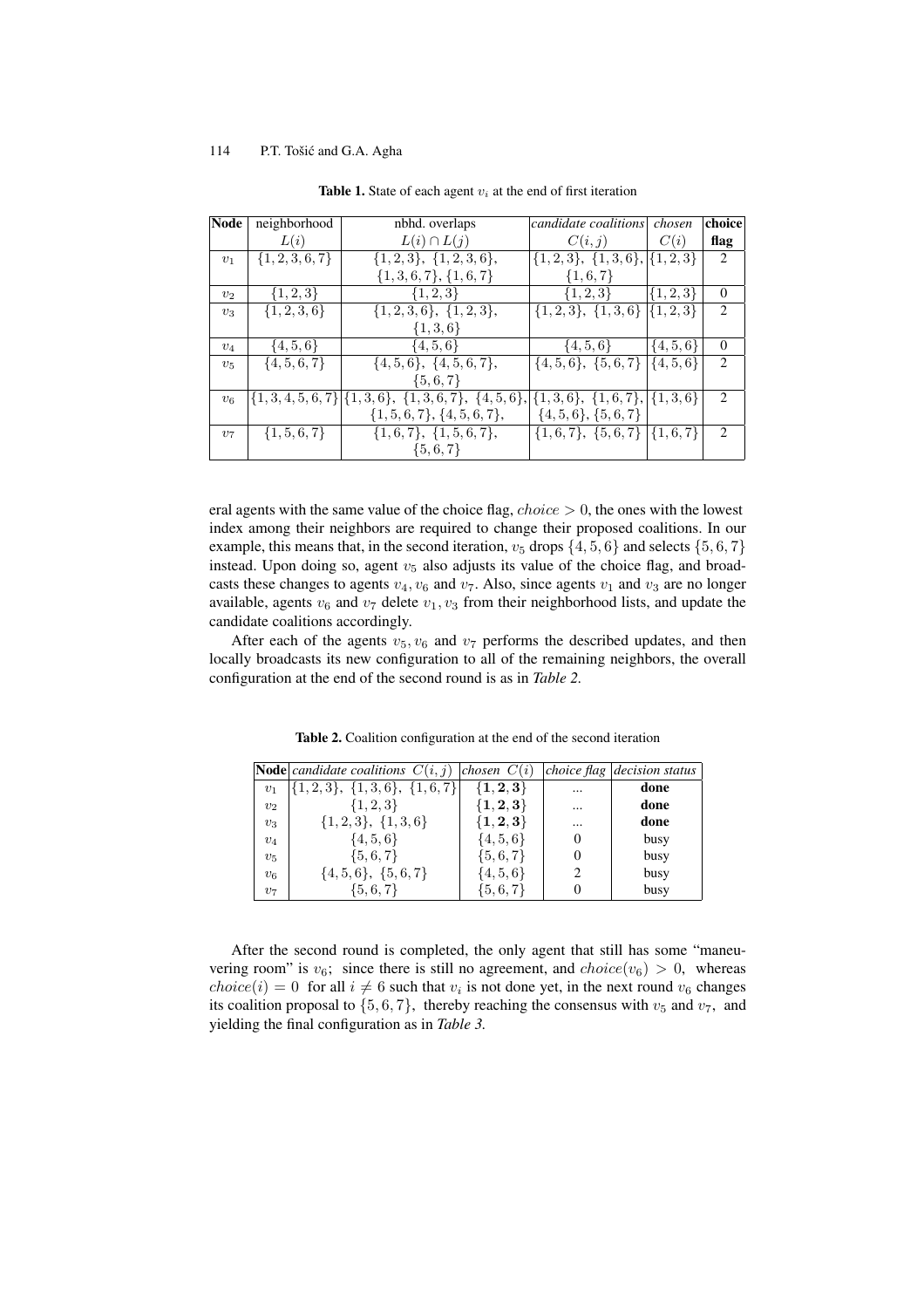|         | <b>Node</b> candidate coalitions $C(i, j)$ chosen $C(i)$ choice flag decision status |             |          |        |
|---------|--------------------------------------------------------------------------------------|-------------|----------|--------|
|         | at the time of agreement                                                             |             |          |        |
| $v_1$   | $\{1,2,3\}, \{1,3,6\}, \{1,6,7\}\$                                                   | ${1, 2, 3}$ | $\cdots$ | done   |
| $v_2$   | $\{1, 2, 3\}$                                                                        | ${1, 2, 3}$ | $\cdots$ | done   |
| $v_3$   | $\{1,2,3\}, \{1,3,6\}$                                                               | ${1, 2, 3}$ | $\cdots$ | done   |
| $v_4$   | {4}                                                                                  | {4}         | 0        | doomed |
| $v_{5}$ | $\{5,6,7\}$                                                                          | ${5, 6, 7}$ | 0        | done   |
| $v_6$   | $\{5,6,7\}$                                                                          | ${5, 6, 7}$ | 0        | done   |
| $v_7$   | $\{5,6,7\}$                                                                          | ${5, 6, 7}$ |          | done   |

**Table 3.** The final coalition configuration; the only unhappy node is  $v_4$ 

Thus, in the end, each of the agents, except for  $v_4$ , has joined (one of) the coalition(s) optimal for it. Since agent  $v_4$  has ended up left out, and since it is adjacent to the coalition  $\{v_5, v_6, v_7\}$ , it can be merged with this coalition to form a larger coalition  $\{v_4, v_5, v_6, v_7\}$  in the optional *Stage 6* (see discussion in subsection [4.1\)](#page-5-2). Given the assumed *monotonicity* and (locally constrained) *super-additivity* of the multi-agent environment, any coalition arising from such a merger clearly cannot be a clique.

### <span id="page-11-0"></span>**5 Algorithm Cost Analysis and Discussion**

We now outline the cost analysis of the *MCDCF* algorithm. We will focus on the main resource requirements *per agent.* We analyze under what assumptions will the required amounts of computation time, memory storage and communication be feasible so that an agent would want to venture into participating in the coalition formation based on our algorithm. However, we do not address the issues of, e.g., communication reliability, network delays, and similar.

The first and foremost cost requirement is that the algorithm be of a feasible computational complexity when it comes to its overall worst-case running time. At the very least, this running time needs to be *polynomial in the number of agents, n*. Moreover, for  $MMAS$  of up to  $10^6$  agents, the upper bound on the total number of elementary computational steps better be a polynomial of a low degree. We show that, under a restrictive yet reasonable assumption on the sparseness of the underlying network of agents, this goal can be attained. Due to the space constraints, we limit our complexity analysis to that pertaining to *the execution time,* i.e., to the number of elementary computation steps carried out by each agent. We will assume that the time to send and receive messages is not increasing the asymptotic upper bounds on local computations. Since the amount of data that the agents locally broadcast in the algorithm is fairly small (namely, *linear* in the size of the largest list used by an agent), our assumption boils down to assuming a sufficient available bandwidth, sufficiently big buffers for the arriving messages, and no excessive network delays.

We shall split the time complexity analysis into two parts. First, we will estimate the maximum number of rounds, i.e., how many times an agent may need to iterate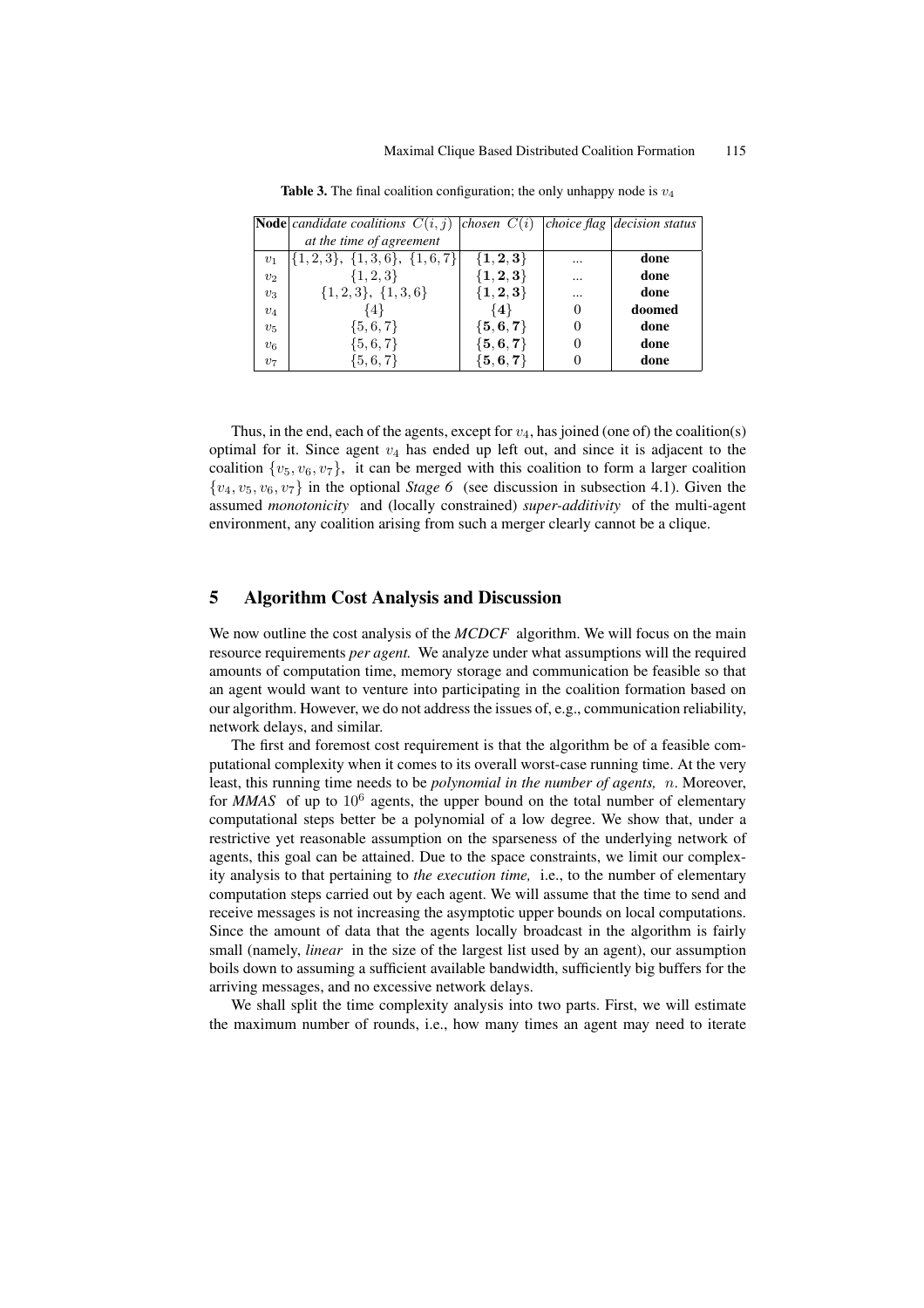through the *Stages 2 - 5* (see subsection [4.1\)](#page-5-2). Second, we will show that the amount of computation per agent within a single iteration is relatively small.

Let  $K = K(n)$  be a nonnegative, monotonically nondecreasing function of *n*, and let the class of the underlying graphs of agents be such that, for any positive integer *n* (except possibly for the first  $O(1)$  of them), the size of any clique in the graph is bounded by  $K(n)$ . To show under what conditions is our algorithm going to iterate at most polynomially many times, we establish the following result:

**Proposition 1.** *Let an undirected graph with n nodes be such that the bound on the maximum node degree in this graph is given by*  $K(n) \leq c \cdot \log n$ , for some positive *constant c. Let's assume each node in the graph is an agent with sufficient computational and communication resources. Then the maximum number of iterations of the algorithm described in Section [4,](#page-5-0) when executed by the agents, will be polynomial in the number of agents, n.*

*Proof.* Let  $K(n) \leq c \cdot \log n$ . Let  $v_i$  be an arbitrary agent. Since  $v_i$  has at most  $K(n)$ neighbors, the maximum number of candidate coalitions that would include agent  $v_i$  is at most  $2^{K(n)+1}$ , which is bounded from above by  $2 \cdot 2^{c \log n} = 2n^c$ . Since, during a single round of the algorithm, at least one agent has to change its current choice of the proposed coalition, and since the old choice is permanently discarded, at each round the total number of the remaining candidate coalitions in the entire system is reduced by at least one. Since there are at most  $n \cdot 2^{K(n)+1} < 2n \cdot n^c$  possible coalitions at the beginning, the total number of rounds is  $O(n^{c+1})$ .

Hence, if the underlying network topology of a *MAS* is such that  $K(n) = O(\log n)$ , then our algorithm will run in time polynomial in *n*. Moreover, if  $K(n) \leq c \log n$  holds for  $c = 1$ , then the number of rounds is at most quadratic in *n*. We shall assume that the bound  $K(n) \leq c \log n$  holds for some positive, real constant *c* close to 1. We shall also assume that, whatever the criteria of "goodness" for these clique-based coalitions may be, given the necessary data about its neighbors, an agent can efficiently compute the candidate coalition's *value,*  $val[C(i)]$ , for any such potential coalition  $C(i)$ . In particular, we shall assume in the sequel that, for any agent  $v_i$ , a single evaluation or value estimation of any coalition  $C(i)$  of size at most *m* takes  $O(m^2)$  steps.

**Proposition 2.** *Let the assumptions from the discussion above hold. Then the amount of local computation that any agent has to perform during any iteration of our* MCDCF *algorithm is polynomial in the size of the data structures involved (cf. lists*  $L(i)$ *,*  $C(i)$ and  $C(i, j)$ ). In particular, assuming that the encoding of all information about a sin*gle agent (its UID, list of available resources, etc.) is bounded by*  $O(\log n)$ *, the total number of elementary bitwise operations of our algorithm is bounded by*  $O((\log n)^4)$ *.* 

*Proof.* Under the stated assumptions,  $K(n) \leq c \cdot \log n$ , and therefore for any agent  $v_i$ , any of the lists  $C(i)$ ,  $L(i)$ ,  $C(i, j)$  that this agent operates with are also of sizes bounded by *<sup>O</sup>*(log *<sup>n</sup>*). Since *Stages 0 - 1* are executed only once, and *Stage 4* includes communication *only,* we just need to estimate the amounts of local computation during *Stages 2, 3 and 5.* During *Stages 2 - 3,* a number of operations on individual lists and pairs of lists are performed. Sorting a list with  $K$  elements takes time  $O(K \log K)$ .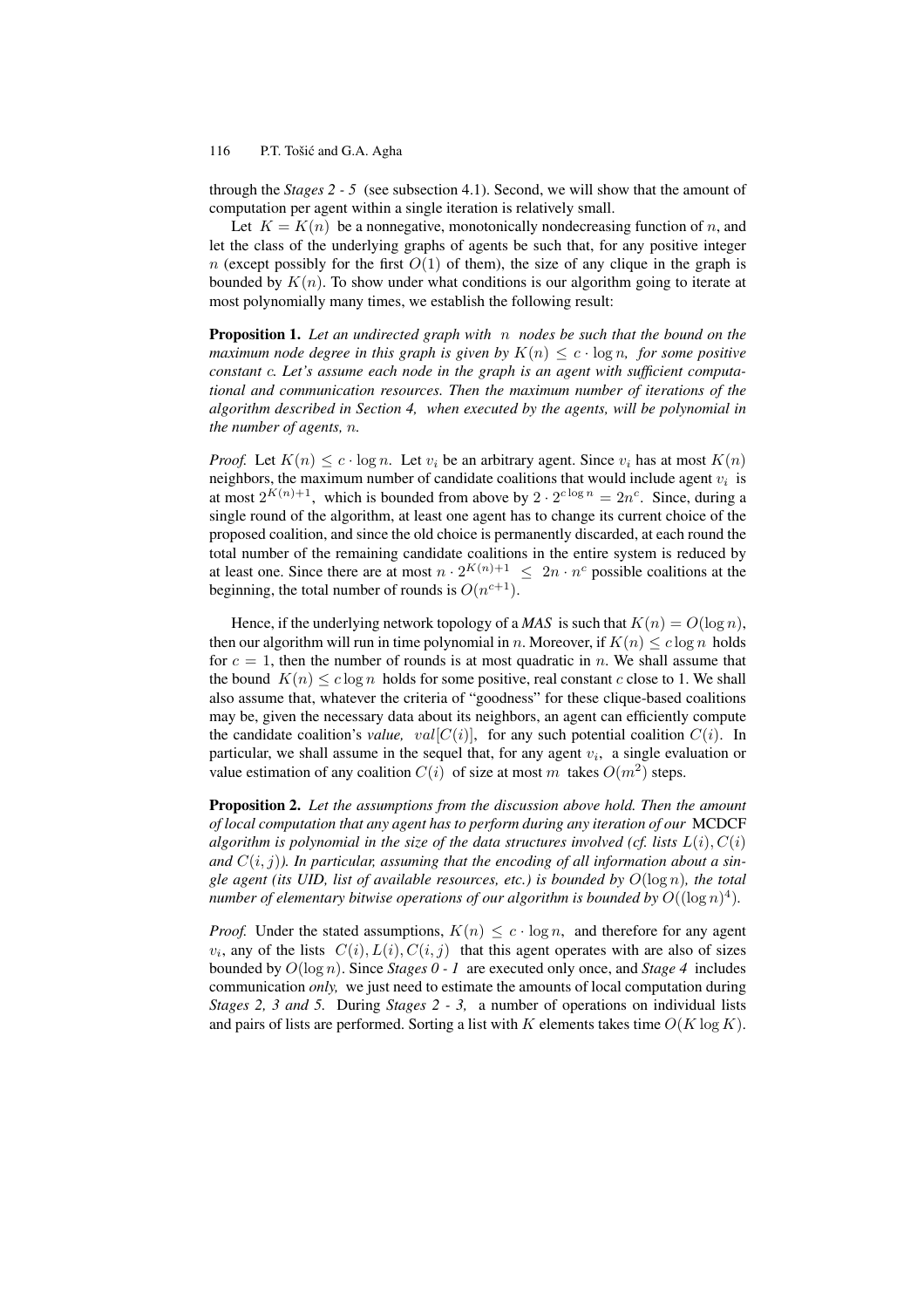Finding an element and deleting it from a list with at most *K* elements takes time  $O(K)$ . When both lists are of size  $O(K)$ , comparing two sorted lists, computing their intersection, or testing if one sorted list is a subset of the other, each takes at most  $O(K \cdot \log K)$  operations. An agent  $v_i$  may need to perform up to K such pairwise list comparisons, intersections and similar list operations - one for each  $j \in L(i)$ , where  $|L(i)| \leq K$ . Each of these operations is done at the granularity level of a single list element, which we have assumed is encoded by  $O(\log n)$  bits. Hence, the total number of list operations at the bit level is bounded by  $O(K^2 \log K \log n)$ , which, given our assumptions, is just  $O((\log n)^3(\log \log n))$ .

Let's assume that the time to evaluate any  $val[C(i)]$  is bounded by some function  $T(m)$ , where  $m = |C(i)|$  is the size of coalition  $C(i)$ . Let's also assume that, at each node, the candidate coalitions are *sorted* in a non-increasing order with respect to their values  $val[C(i)]$ . Then evaluating the coalitional values takes at most  $O(\log n)$ .  $(T(c \cdot \log n) + c \cdot \log(c \log n) + O(1))$  elementary steps. When  $T(m) = O(m^2)$ , this simplifies to  $O((\log n)^3)$ . Since each step is assumed to require no more than  $O(\log n)$ bit operations, we arrive at  $O((\log n)^4)$  bitwise operations overall. As updating and maintaining the coalition values during the subsequent iterations is no costlier than originally computing them from the scratch at the first iteration, the upper bound of  $O((\log n)^4)$  remains valid.

Similar analysis applies to *Stage 5,* where the costliest operations are the pairwise list comparisons. Thus *Stages 2 - 5* together take the number of elementary bitwise steps per iteration that is  $O((\log n)^4)$ .

#### **5.1 Discussion**

The proposed distributed coalition formation algorithm is based on two main ideas. One idea, familiar from the literature (see, e.g., [\[15\]](#page-15-5) and references therein), is to formulate a distributed task and/or resource allocation problem as a *(distributed) set covering problem, (D)SC,* in those scenarios where the coalition overlaps are allowed, or a *(distributed) set partitioning problem, (D)SP,* when no coalition overlaps are allowed. Two (or more) coalitions overlap if there exists an element that belongs to both (all) of them. It is well-known that the decision versions of the classical, centralized versions of the *SC* and *SP* problems are **NP**-complete [\[4\]](#page-15-9). Consequently, what is needed are efficient distributed heuristics so that the agents can effectively apply *DSC-* or *DSP-based* strategies for coalition formation. Fortunately, some such efficient heuristics are already readily available [\[15\]](#page-15-5).

The second main idea is to ensure that the formed coalitions of agents meet the robustness and fault tolerance criteria, which are particularly important in applications where there is a high probability of the subsequent node and/or communication link failures. The most robust coalitions of agents of a particular size are those that correspond to *maximal cliques* in the underlying interconnection topology of the agents' communication network. Alas, the *Maximal Clique* problem is also well-known to be **NP**-hard [\[3,](#page-15-8) [4\]](#page-15-9). This hardness stems from the fact that an agent may need to test for the "cliqueness" exponentially many candidate subsets that it belongs to. However, in those graphs where the maximum degree of each node is bounded by *<sup>c</sup>* log *<sup>n</sup>*, the number of subsets that each node belongs to is *<sup>O</sup>*(*n<sup>c</sup>*), i.e., *polynomial in the total number*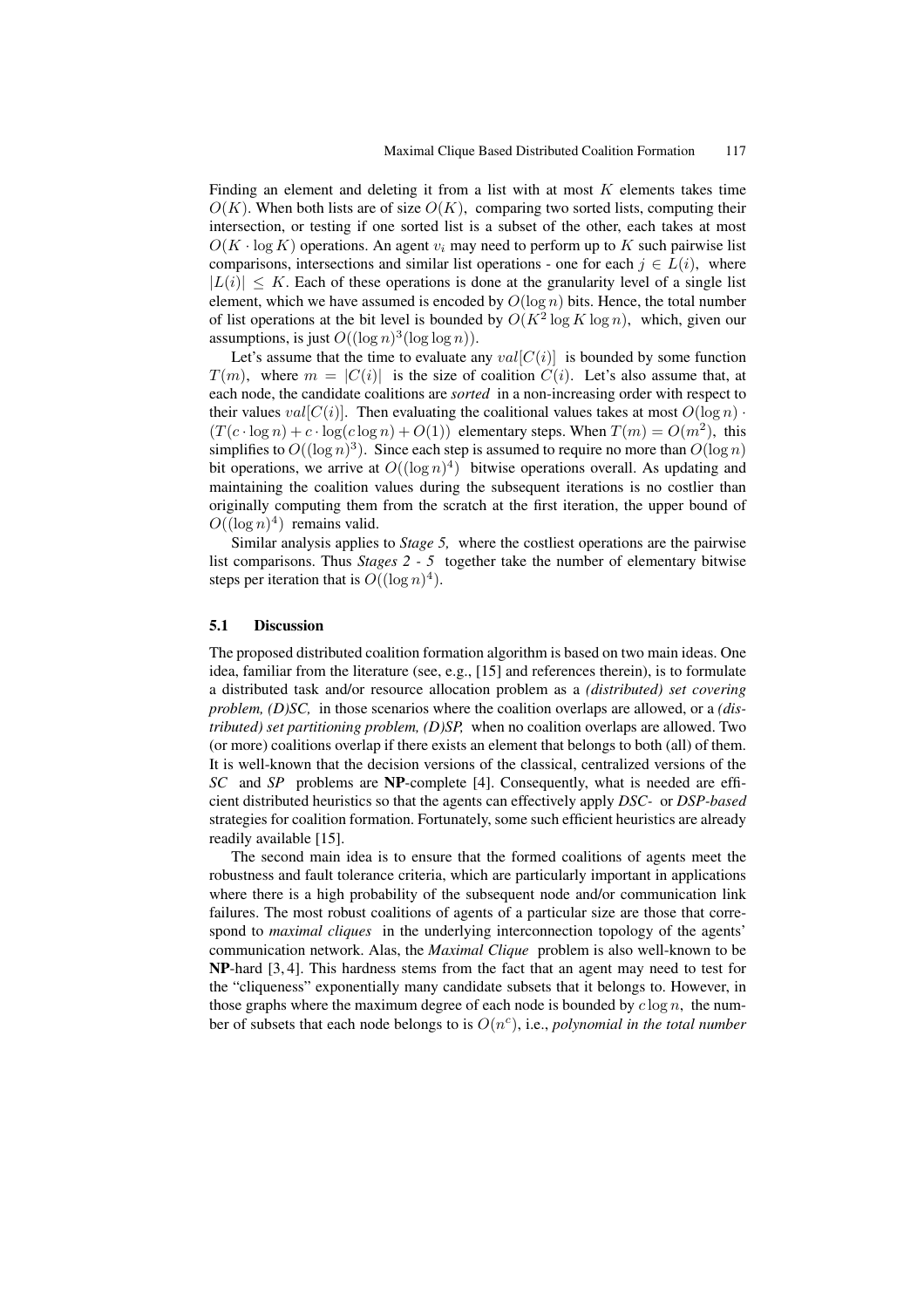*of agents.* Moreover, in those graphs where the node degrees are uniformly bounded by some (small) constant,  $K = O(1)$ , since  $2^K$  is presumably still sufficiently small, finding maximal cliques becomes not only tractable in theory (i.e., solvable in polynomial time) but also practically feasible in the online, real-time and bounded-resource scenarios that are of the main interest in many *MMAS* applications.

What are the main properties of the coalition structures likely to arise when our algorithm is invoked on an arbitrary large but sufficiently sparse graph that satisfies the aforementioned assumptions? Once the coalitions are formed according to the algorithm, these coalitions of agents will be tight (as everyone in the coalition can communicate with everyone else *directly*), and therefore as robust and fault-tolerant as possible. This is a highly desirable property involving the coalitions or teams of agents operating in the environments where both the agent failures and the agent-to-agent communication link failures can be expected once these agent coalitions are deployed to service their appropriate tasks. One example of such a *MMAS* application domain and, in particular, some coordination strategies in that domain, are studied in [\[5,](#page-15-6) [6,](#page-15-7) [19,](#page-16-4) [20\]](#page-16-5).

The proposed algorithm can be used as a subroutine in many multi-agent system scenarios where, at various points in time, the system needs to reconfigure itself, and the agents need to form new coalitions (or transform the existing ones) in a fully distributed manner, where each agent has to reason, act and coordinate with other agents *strictly locally*, and where it is important for the agents to be able reach consensus on these coalitions efficiently.

Our final observation is that the proposed algorithm can be expected to be useful only when the time scale of significant changes in the inter-agent communication topology is much coarser than the time scale for the coalitions of agents, first, to form according to the algorithm, and, second, once formed, to accomplish something useful in terms of the agents' ultimate goals (see, e.g., [\[20,](#page-16-5) [21\]](#page-16-10)).

# <span id="page-14-0"></span>**6 Conclusion**

We propose in this paper an algorithm for distributed coalition formation based on a distributed computation of (maximal) cliques of modest sizes in the underlying communication network of agents. We hope that this algorithm, or its appropriately fine-tuned variants, will turn out to be a potentially useful subroutine in many multi-agent system applications, where the interconnection topology of the agents may often change, so that the system needs to dynamically reconfigure itself *repeatedly,* yet where these topology changes are at a time scale that allows agents to (i) form their coalitions, and (ii) do something useful while participating in such coalitions, before the underlying communication topology of the system changes so much as to render the formed coalitions either obsolete or ineffective.

As for the future work, we plan a detailed comparative analysis of the approach presented herein on one, and the well-known coalition formation approaches from the MAS literature, on the other hand. In particular, we would like to compare and contrast the purely peer-to-peer, genuinely "democratic" approaches to multi-agent coordination, where *all agents are made equal* (except possibly for the different capability vectors), with the asymmetric, less democratic and more leader-based coordination ap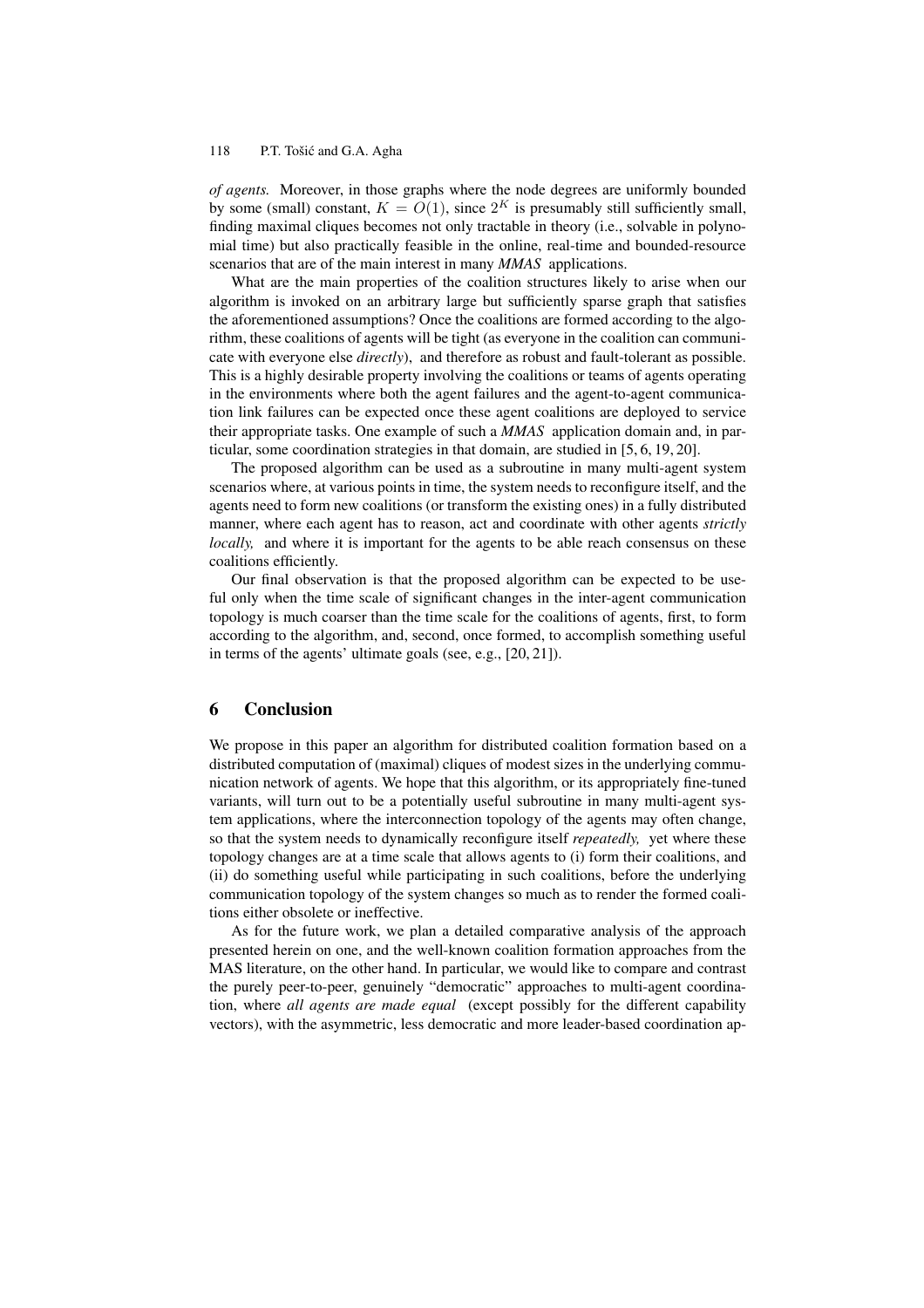proaches (such as, e.g., various automated dynamic auctions). Intuitively, the genuinely leaderless mechanisms for coalition formation, such as our maximal clique based approach, are less prone to "bottlenecks" and single points of failure than the coordination strategies where certain agents are given special roles or the "leader" status. However, this intuition needs to be both further theoretically investigated and experimentally validated via appropriate comparative simulations and performance measurements.

*Acknowledgment.* Many thanks to Myeong-wuk Jang, Nirman Kumar and Reza Ziaei for many useful discussions. This work was supported in part by the *DARPA IPTO TASK Program,* contract #  $F30602-00-2-0586$ . The first author would also like to acknowledge the travel grant from the MMAS'04 conference organizers.

## **References**

- 1. N. M. Avouris, L. Gasser (eds.), "Distributed Artificial Intelligence: Theory and Praxis", Euro Courses Comp. & Info. Sci. vol. 5, Kluwer Academic Publ., 1992
- <span id="page-15-12"></span>2. D. H. Cansever, "Incentive Control Strategies For Decision Problems With Parametric Uncertainties", Ph.D. thesis, Univ. of Illinois Urbana-Champaign, 1985
- <span id="page-15-9"></span><span id="page-15-8"></span>3. T. H. Cormen, C. E. Leiserson, R. L. Rivest, "Introduction to Algorithms", MIT Press, 1990
- 4. M. R. Garey, D. S. Johnson, "Computers and Intractability: a Guide to the Theory of NPcompleteness", W. H. Freedman & Co., New York, 1979
- <span id="page-15-6"></span>5. M. Jang, S. Reddy, P. Tosic, L. Chen, G. Agha, "An Actor-based Simulation for Studying UAV Coordination", Proc. 15th Euro. Symp. Simul. (ESS '03), Delft, Holland, 2003
- <span id="page-15-7"></span>6. M. Jang, G. Agha, "On Efficient Communication and Service Agent Discovery in Multiagent Systems," 3rd Int'l Workshop on Software Engineering for Large-Scale Multi-Agent Systems (SELMAS '04), pp. 27-33, May 24-25, Edinburgh, Scotland, 2004
- <span id="page-15-1"></span><span id="page-15-0"></span>7. N. Lynch, "Distributed Algorithms", Morgan Kaufmann Publ., Wonderland, 1996
- 8. P. J. Modi, H. Jung, W. Shen, M. Tambe, S. Kulkarni, "A dynamic distributed constraint satisfaction approach to resource allocation", in Proc. 7th Int'l Conf. on Principles & Practice of Constraint Programming, 2001
- <span id="page-15-10"></span>9. P. J. Modi, H. Jung, W. Shen, "Distributed Resource Allocation: Formalization, Complexity Results and Mappings to Distributed CSPs", technical report, Nov. 2002
- <span id="page-15-2"></span>10. P. J. Modi, W. Shen, M. Tambe, M. Yokoo, "An asynchronous complete method for distributed constraint optimization", Proc. 2nd AAMAS '03, Melbourne, Australia, 2003
- <span id="page-15-3"></span>11. J. Rosenschein, G. Zlotkin, "Rules of Encounter: Designing Conventions for Automated Negotiations among Computers", The MIT Press, Cambridge, Massachusetts, 1994
- 12. T. Sandholm and V. Lesser, "Issues in automated negotiation and electronic commerce: Extending the contract net framework", in 1st Int'l Conf. on Multiagent Systems, pp. 328- 335, San Francisco, 1995
- 13. T. Sandholm, V. Lesser, "Coalitions among Computationally Bounded Agents", *Artificial Intelligence,* spec. issue on "Principles of MAS", 1997
- <span id="page-15-4"></span>14. O. Shehory, S. Kraus, "Coalition formation among autonomous agents: Strategies and complexity", Proc. MAAMAW'93, Neuchatel, Switzerland, 1993
- <span id="page-15-5"></span>15. O. Shehory, S. Kraus, "Task allocation via coalition formation among autonomous agents", Proc. 14th IJCAI-95, Montreal, August 1995
- <span id="page-15-11"></span>16. H. A. Simon, "Models of Man", J. Willey & Sons, New York, 1957
- 17. R. G. Smith, "The contract net protocol: high-level communication and control in a distributed problem solver", IEEE Trans. on Computers, 29 (12), 1980